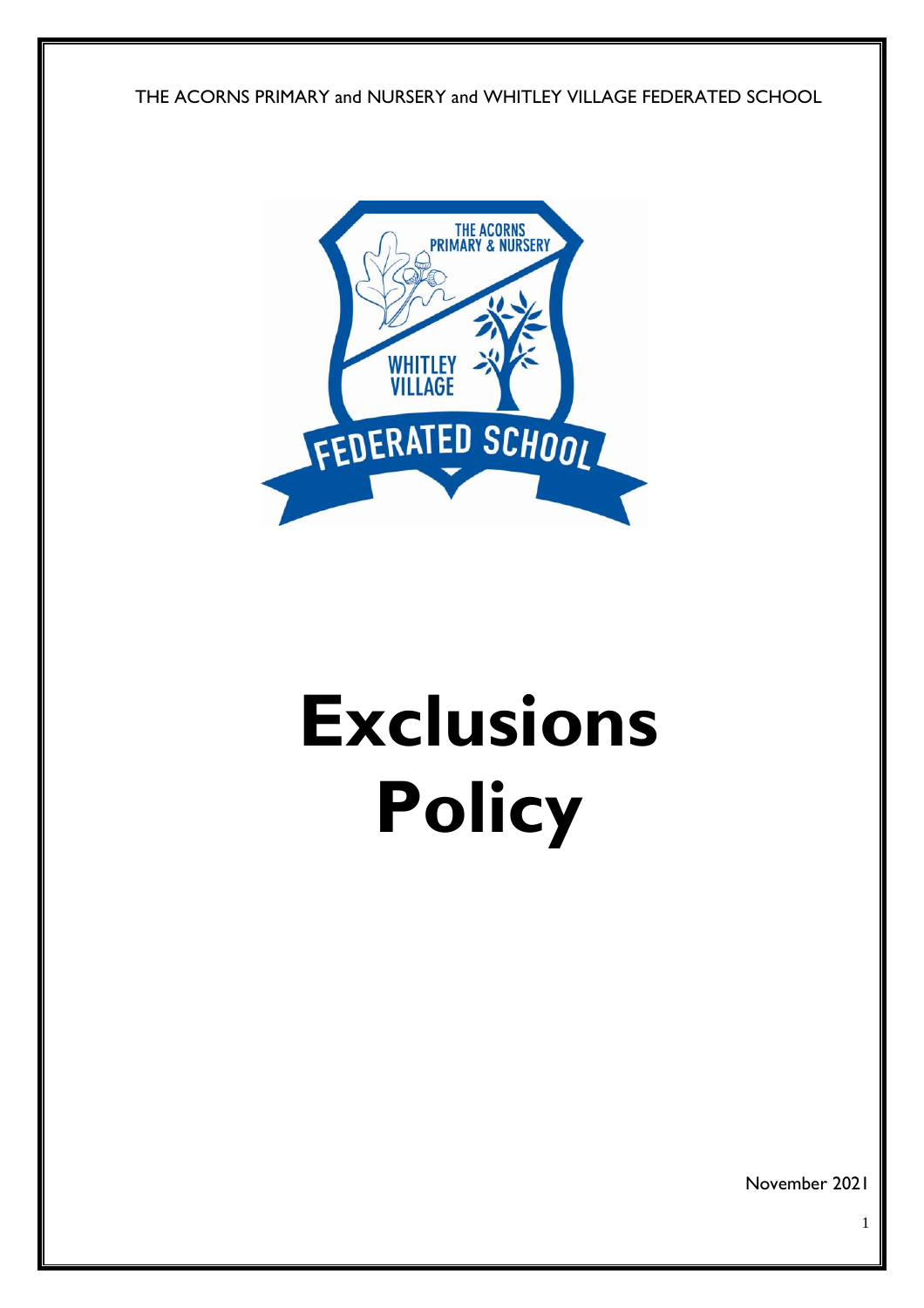# **Contents**

| Appendix 1: independent review panel training Error! Bookmark not defined. |  |
|----------------------------------------------------------------------------|--|

All members of staff in the school will be made aware of this policy during induction.

# **We are a Rights Respecting School with No Outsiders.**

#### 1. Aims

Our Federation aims to ensure that:

- The exclusions process is applied fairly and consistently
- The exclusions process is understood by governors, staff, parents and pupils
- Pupils in school are safe and happy
- Pupils do not become NEET (not in education, employment or training)

# **Article 28: Every child has the right to an education.**

## **Article 29: Education must encourage the child's respect for human rights.**

#### 2. Legislation and statutory guidance

This policy is based on statutory guidance from the Department for Education[: Exclusion from maintained schools,](https://www.gov.uk/government/publications/school-exclusion)  [academies and pupil referral units \(PRUs\) in England.](https://www.gov.uk/government/publications/school-exclusion)

- It is based on the following legislation, which outline schools' powers to exclude pupils: Section 52 of the [Education Act 2002,](http://www.legislation.gov.uk/ukpga/2002/32/section/52) as amended by the [Education Act 2011](http://www.legislation.gov.uk/ukpga/2011/21/contents/enacted)
	- [The School Discipline \(Pupil Exclusions and Reviews\) \(England\) Regulations 2012](http://www.legislation.gov.uk/uksi/2012/1033/made)
	- Sections 64-68 of the [School Standards and Framework Act 1998](http://www.legislation.gov.uk/ukpga/1998/31)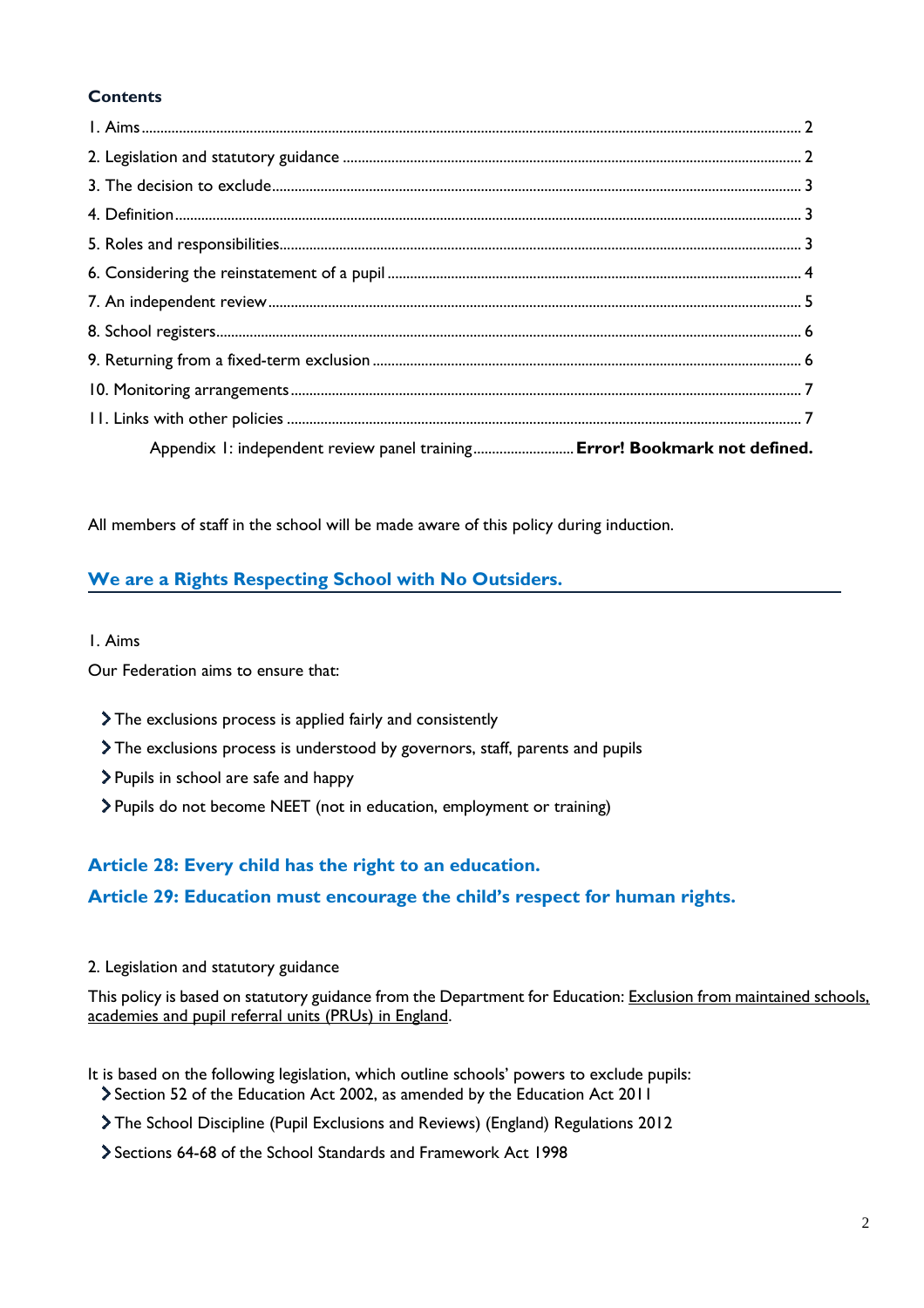In addition, the policy is based on:

- > Part 7, chapter 2 of the [Education and Inspections Act 2006,](http://www.legislation.gov.uk/ukpga/2006/40/part/7/chapter/2) which looks at parental responsibility for excluded pupils
- Section 579 of the [Education Act 1996](http://www.legislation.gov.uk/ukpga/1996/56/section/579), which defines 'school day'
- The [Education \(Provision of Full-Time Education for Excluded Pupils\) \(England\) Regulations 2007,](http://www.legislation.gov.uk/uksi/2007/1870/contents/made) as amended by [The Education \(Provision of Full-Time Education for Excluded Pupils\) \(England\) \(Amendment\) Regulations](http://www.legislation.gov.uk/uksi/2014/3216/contents/made)  [2014](http://www.legislation.gov.uk/uksi/2014/3216/contents/made)
- 3. The decision to exclude

Only the Executive Headteacher, or Acting Executive Headteacher, can exclude a pupil from school. A permanent exclusion will be taken as a last resort.

Our Federation is aware that off-rolling is unlawful. Ofsted defines off-rolling as:

"…the practice of removing a pupil from the school roll without a formal, permanent exclusion or by encouraging a parent to remove their child from the school roll, when the removal is primarily in the interests of the school rather than in the best interests of the pupil."

We are committed to following all statutory exclusions procedures to ensure that every child receives an education in a safe and caring environment.

A decision to exclude a pupil will be taken only:

- In response to serious or persistent breaches of the school's behaviour policy, **and**
- If allowing the pupil to remain in school would seriously harm the education or welfare of others

Before deciding whether to exclude a pupil, either permanently or for a fixed period, the Executive Headteacher will:

- Consider all the relevant facts and evidence, including whether the incident(s) leading to the exclusion were provoked
- Allow the pupil to give their version of events
- Consider if the pupil has special educational needs (SEN)

#### 4. Definition

For the purposes of exclusions, school day is defined as any day on which there is a school session. Therefore, INSET or staff training days do not count as a school day.

5. Roles and responsibilities

## **5.1 The Executive Headteacher**

#### **Informing parents**

The Executive Headteacher will immediately provide the following information, in writing, to the parents of an excluded pupil:

- $\sum$  The reason(s) for the exclusion
- The length of a fixed-term exclusion or, for a permanent exclusion, the fact that it is permanent
- Information about parents' right to make representations about the exclusion to the governing board and how the pupil may be involved in this
- Where there is a legal requirement for the governing board to meet to consider the reinstatement of a pupil, and that parents have a right to attend a meeting, be represented at a meeting (at their own expense) and to bring a friend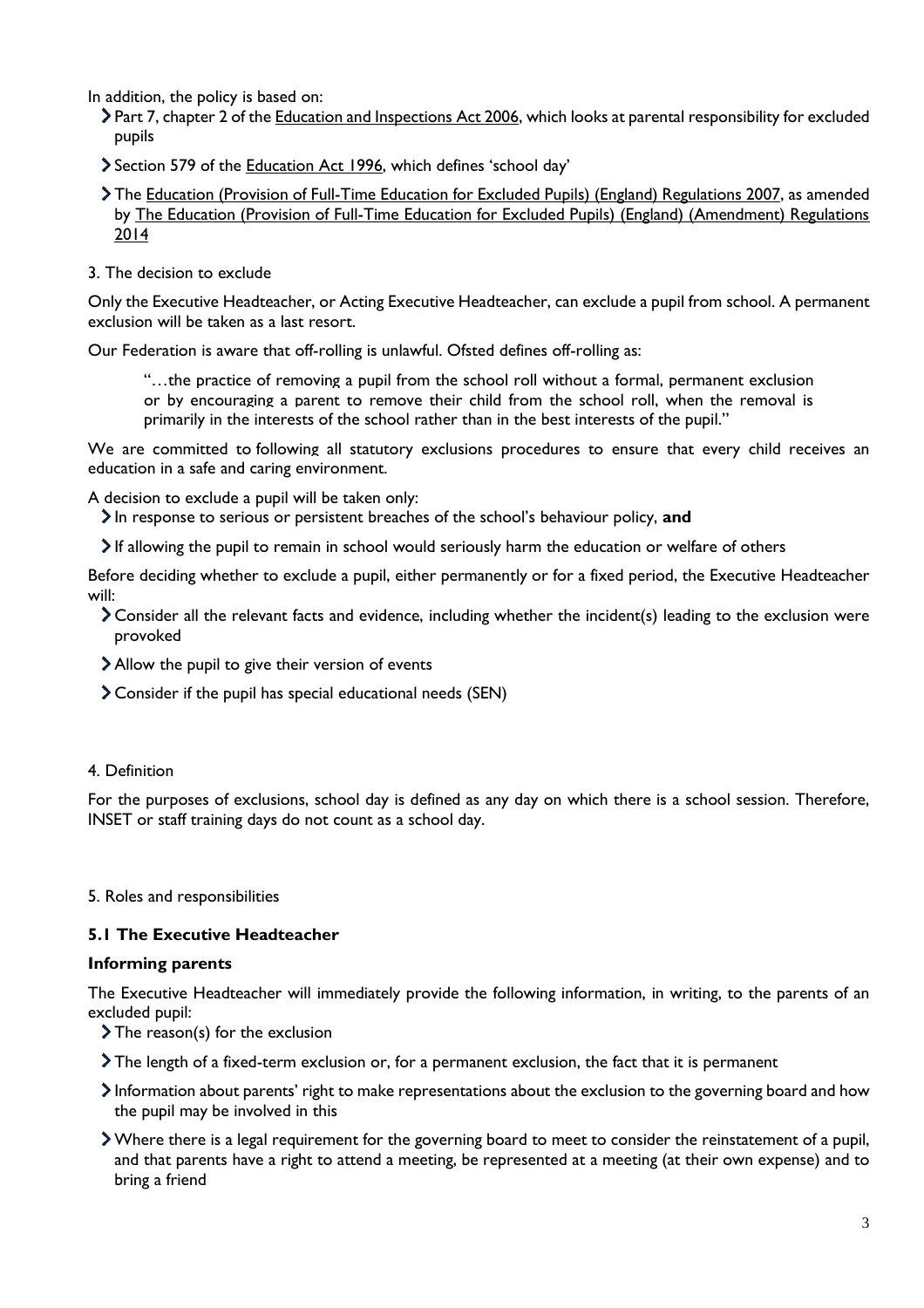The Executive Headteacher will also notify parents by the end of the afternoon session on the day their child is excluded that for the first 5 school days of an exclusion, or until the start date of any alternative provision where this is earlier, parents are legally required to ensure that their child is not present in a public place during school hours without a good reason. Parents may be given a fixed penalty notice or prosecuted if they fail to do this.

If alternative provision is being arranged, the following information will be included when notifying parents of an exclusion:

- The start date for any provision of full-time education that has been arranged
- The start and finish times of any such provision, including the times for morning and afternoon sessions, where relevant
- > The address at which the provision will take place
- Any information required by the pupil to identify the person they should report to on the first day

Where this information on alternative provision is not reasonably ascertainable by the end of the afternoon session, it may be provided in a subsequent notice, but it will be provided no later than 48 hours before the provision is due to start. The only exception to this is where alternative provision is to be provided before the sixth day of an exclusion, in which case the information can be provided with less than 48 hours' notice with parents' consent.

#### **Informing the governing board and local authority**

The headteacher will immediately notify the governing board and the local authority (LA) of:

- A permanent exclusion, including when a fixed-period exclusion is made permanent
- Exclusions which would result in the pupil being excluded for more than 5 school days (or more than 10 lunchtimes) in a term
- Exclusions which would result in the pupil missing a public examination

For a permanent exclusion, if the pupil lives outside the LA in which the school is located, the headteacher will also immediately inform the pupil's 'home authority' of the exclusion and the reason(s) for it without delay.

For all other exclusions, the headteacher will notify the governing board and LA once a term.

## **5.2 The governing board**

Responsibilities regarding exclusions is delegated to the Exclusion Committee, consisting of at least 3 governors.

The Exclusions Committee has a duty to consider the reinstatement of an excluded pupil (see section 6).

Within 14 days of receipt of a request, the governing board will provide the secretary of state and the LA with information about any exclusions in the last 12 months.

For a fixed-period exclusion of more than 5 school days, the governing board will arrange suitable full-time education for the pupil. This provision will begin no later than the sixth day of the exclusion.

## **5.3 The LA**

For permanent exclusions, the LA is responsible for arranging suitable full-time education to begin no later than the sixth day of the exclusion.

#### 6. Considering the reinstatement of a pupil

The Exclusion Committee will consider the reinstatement of an excluded pupil within 15 school days of receiving the notice of the exclusion if:

- The exclusion is permanent
- It is a fixed-term exclusion which would bring the pupil's total number of school days of exclusion to more than 15 in a term
- It would result in a pupil missing a public examination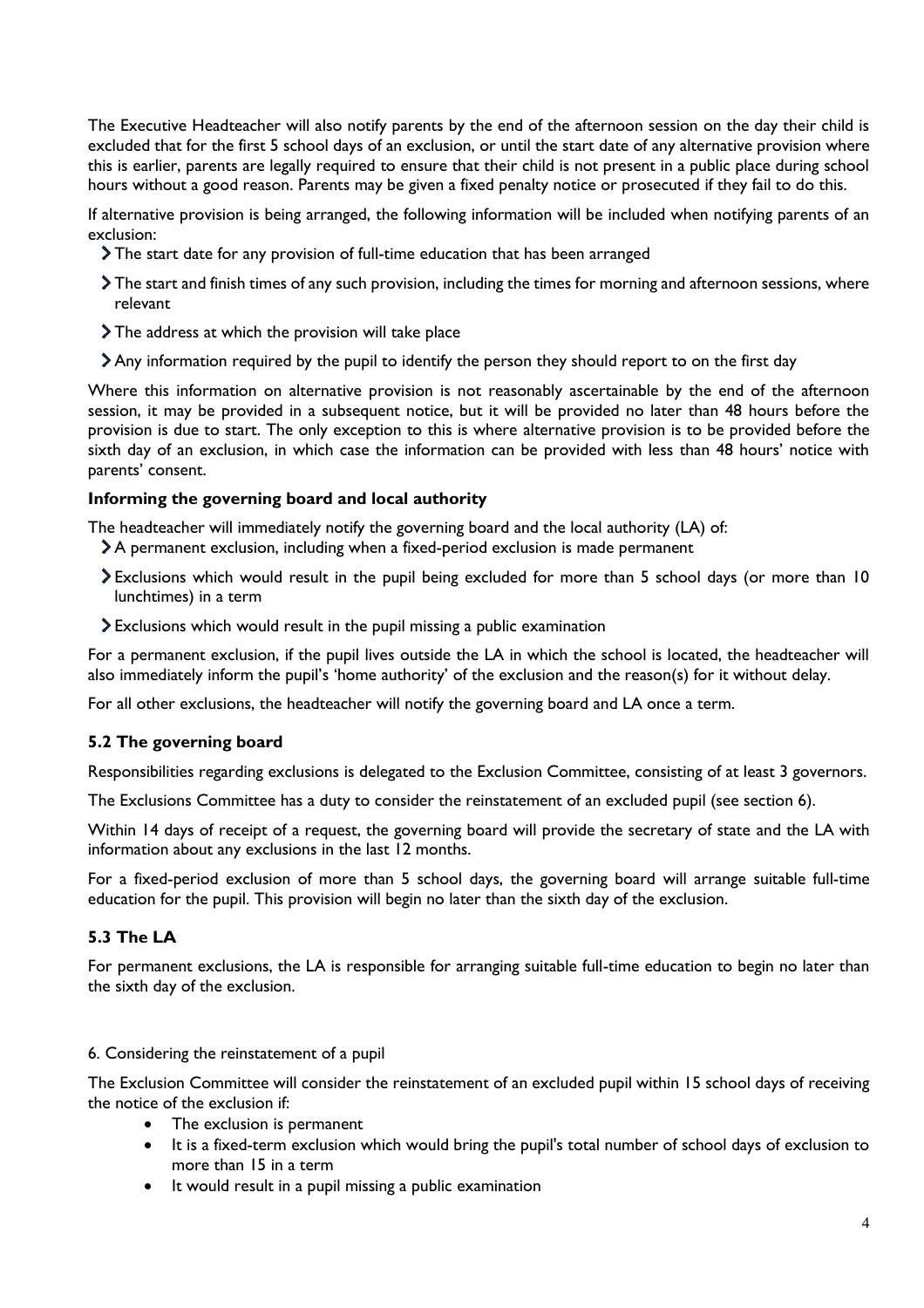If requested to do so by parents, Exclusion Committee will consider the reinstatement of an excluded pupil within 50 school days of receiving notice of the exclusion if the pupil would be excluded from school for more than 5 school days, but less than 15, in a single term.

Where an exclusion would result in a pupil missing a public examination, the Exclusion Committee will consider the reinstatement of the pupil before the date of the examination. If this is not practicable, the chair of the governing board (or the vice-chair where the chair is unable to make this consideration) will consider the exclusion independently and decide whether or not to reinstate the pupil.

The Exclusion Committee can either:

- Decline to reinstate the pupil, or
- Direct the reinstatement of the pupil immediately, or on a particular date

In reaching a decision, the Exclusion Committee will consider whether the exclusion was lawful, reasonable and procedurally fair and whether the headteacher followed their legal duties. They will decide whether or not a fact is true 'on the balance of probabilities', which differs from the criminal standard of 'beyond reasonable doubt', as well as any evidence that was presented in relation to the decision to exclude.

Minutes will be taken of the meeting, and a record of evidence considered kept. The outcome will also be recorded on the pupil's educational record.

The Exclusion Committee will notify, in writing, the headteacher, parents and the LA of its decision, along with reasons for its decision, without delay.

Where an exclusion is permanent, the Exclusion Committee's decision will also include the following: > The fact that it is permanent

- Notice of parents' right to ask for the decision to be reviewed by an independent review panel, and:
	- The date by which an application for an independent review must be made
	- The name and address to whom an application for a review should be submitted
	- That any application should set out the grounds on which it is being made and that, where appropriate, reference to how the pupil's SEN are considered to be relevant to the exclusion
	- That, regardless of whether the excluded pupil has recognised SEN, parents have a right to require the LA to appoint an SEN expert to attend the review
	- Details of the role of the SEN expert and that there would be no cost to parents for this appointment
	- That parents must make clear if they wish for an SEN expert to be appointed in any application for a review
	- That parents may, at their own expense, appoint someone to make written and/or oral representations to the panel, and parents may also bring a friend to the review
- That if parents believe that the exclusion has occurred as a result of discrimination, they may make a claim under the Equality Act 2010 to the first-tier tribunal (special educational needs and disability), in the case of disability discrimination, or the county court, in the case of other forms of discrimination. A claim of discrimination made under these routes should be lodged within 6 months of the date on which the discrimination is alleged to have taken place

#### 7. An independent review

If parents apply for an independent review, the LA will arrange for an independent panel to review the decision of the governing board not to reinstate a permanently excluded pupil.

Applications for an independent review must be made within 15 school days of notice being given to the parents by the Exclusion Committee of its decision to not reinstate a pupil.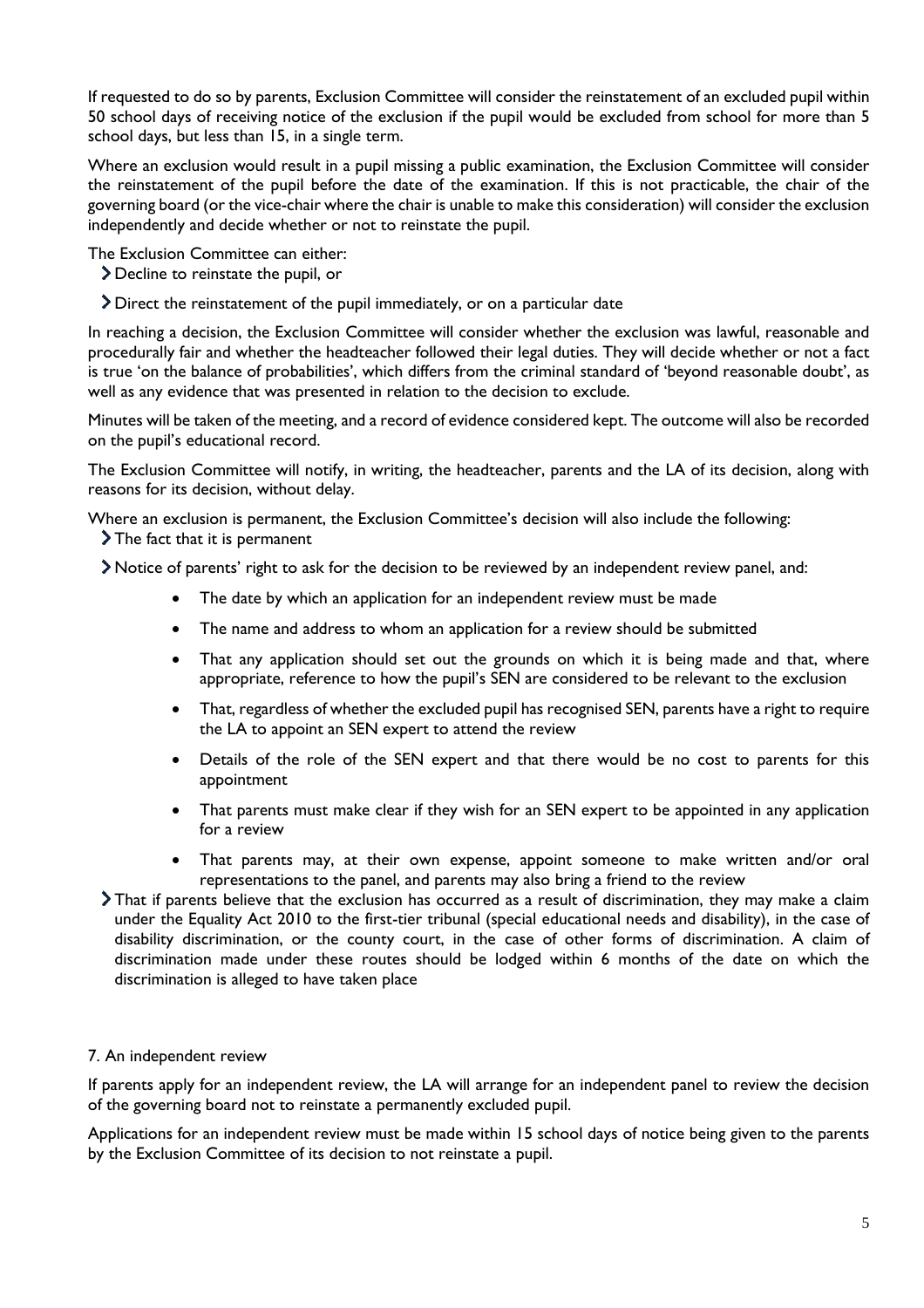A panel of 3 or 5 members will be constituted with representatives from each of the categories below. Where a 5-member panel is constituted, 2 members will come from the school governors category and 2 members will come from the headteacher category.

- A lay member to chair the panel who has not worked in any school in a paid capacity, disregarding any experience as a school governor or volunteer
- School governors who have served as a governor for at least 12 consecutive months in the last 5 years, provided they have not been teachers or Headteachers during this time
- Headteachers or individuals who have been a headteacher within the last 5 years

A person may not serve as a member of a review panel if they:

- Are a member of the LA or governing board of the excluding school
- Are the headteacher of the excluding school, or have held this position in the last 5 years
- Are an employee of the LA or the governing board, of the excluding school (unless they are employed as a headteacher at another school)
- Have, or at any time have had, any connection with the LA, school, governing board, parents or pupil, or the incident leading to the exclusion, which might reasonably be taken to raise doubts about their impartially
- Have not had the required training within the last 2 years (see appendix 1 for what training must cover)

A clerk will be appointed to the panel.

The independent panel will decide one of the following:

- Uphold the governing board's decision
- Recommend that the governing board reconsiders reinstatement
- Quash the governing board's decision and direct that they reconsider reinstatement (only when the decision is judged to be flawed)

The panel's decision can be decided by a majority vote. In the case of a tied decision, the chair has the casting vote.

#### 8. School registers

A pupil's name will be removed from the school admissions register if:

- 15 school days have passed since the parents were notified of the exclusion panel's decision to not reinstate the pupil and no application has been made for an independent review panel, or
- The parents have stated in writing that they will not be applying for an independent review panel

Where an application for an independent review has been made, the governing board will wait until that review has concluded before removing a pupil's name from the register.

Where alternative provision has been made for an excluded pupil and they attend it, code B (education off-site) or code D (dual registration) will be used on the attendance register.

Where excluded pupils are not attending alternative provision, code E (absent) will be used.

#### 9. Returning from a fixed-term exclusion

Following a fixed-term exclusion, a re-integration meeting will be held involving the pupil, parents, a member of senior staff and other staff, where appropriate.

The following measures may be implemented when a pupil returns from a fixed-term exclusion:

- Agreeing a behaviour contract
- Providing a pupils with a Home / School Book
- > Internal isolation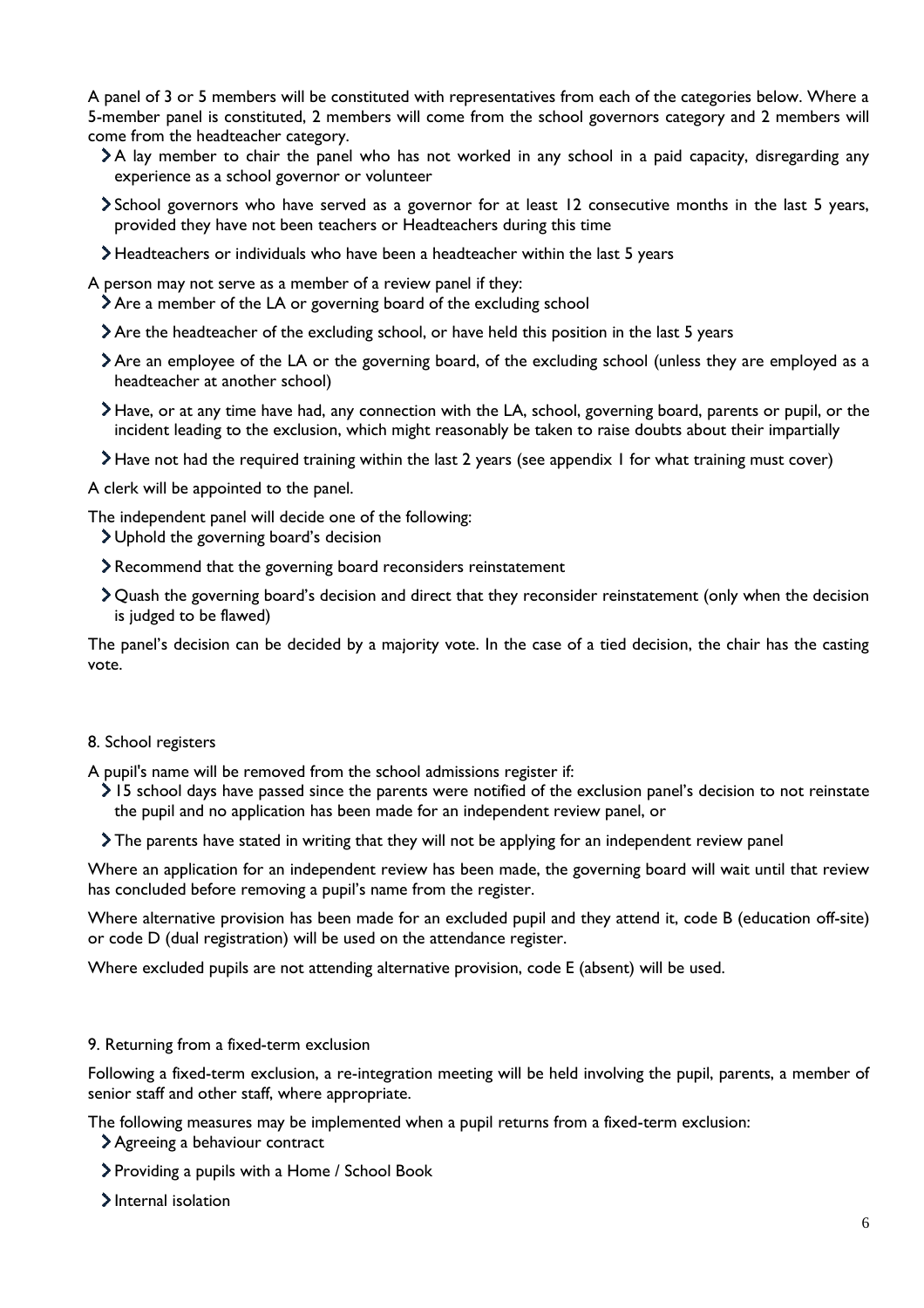# Alterations to break and lunch times

#### 10. Monitoring arrangements

The Executive Headteacher monitors the number of exclusions every half term and reports back to the governors. They also liaise with the local authority to ensure suitable full-time education for excluded pupils.

This policy will be reviewed by The Executive Headteacher every year. At every review, the policy will be shared with the governing board.

#### 11. Links with other policies

This exclusions policy is linked to our

- Relationship policy
- SEND policy and information report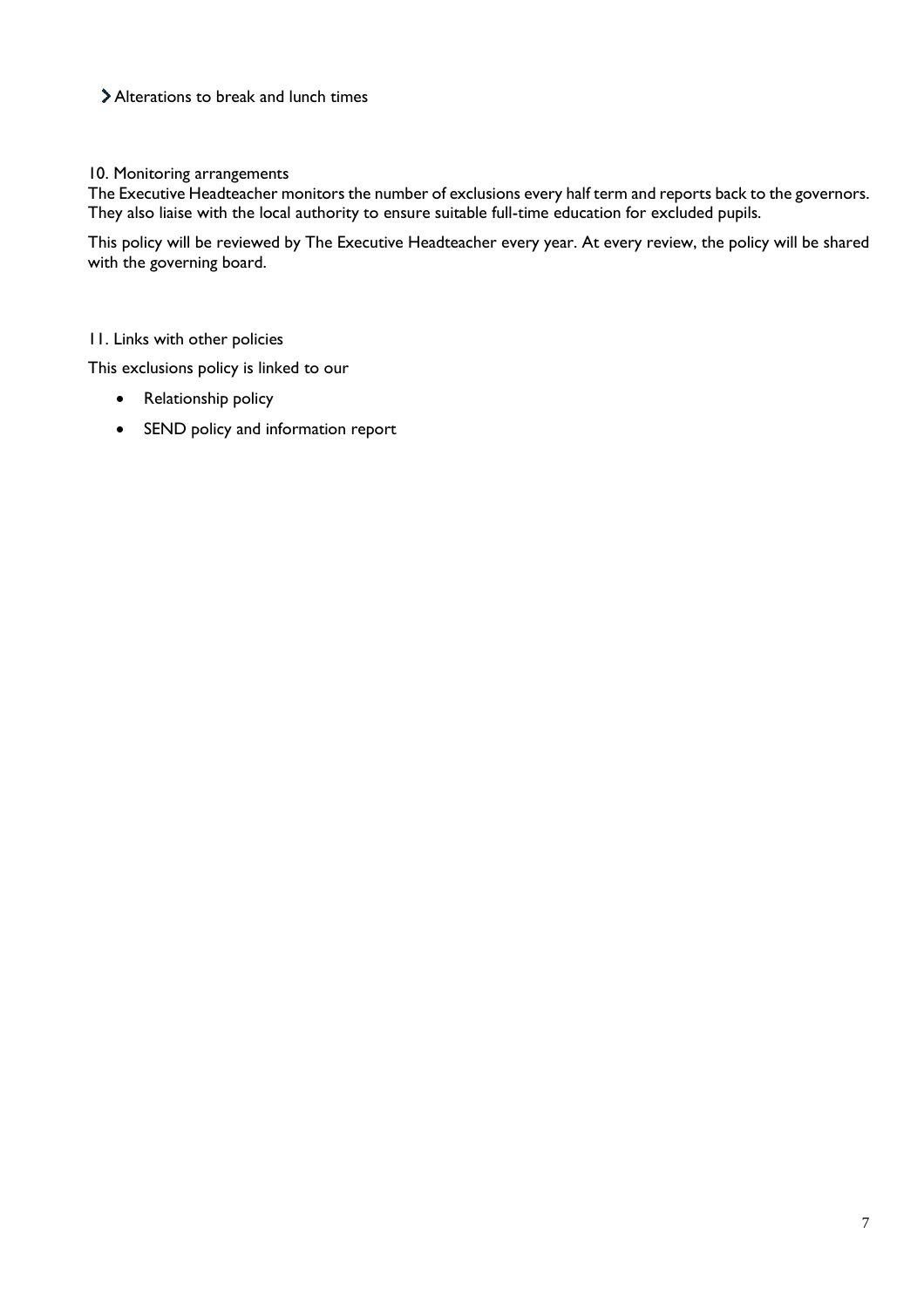## **Appendix 1: Independent review panel training**

The LA must ensure that all members of an independent review panel and clerks have received training within the 2 years prior to the date of the review.

Training must have covered:

- The requirements of the primary legislation, regulations and statutory guidance governing exclusions, which would include an understanding of how the principles applicable in an application for judicial review relate to the panel's decision making
- The need for the panel to observe procedural fairness and the rules of natural justice
- > The role of the chair and the clerk of a review panel
- The duties of headteachers, governing boards and the panel under the Equality Act 2010
- The effect of section 6 of the Human Rights Act 1998 (acts of public authorities unlawful if not compatible with certain human rights) and the need to act in a manner compatible with human rights protected by that Act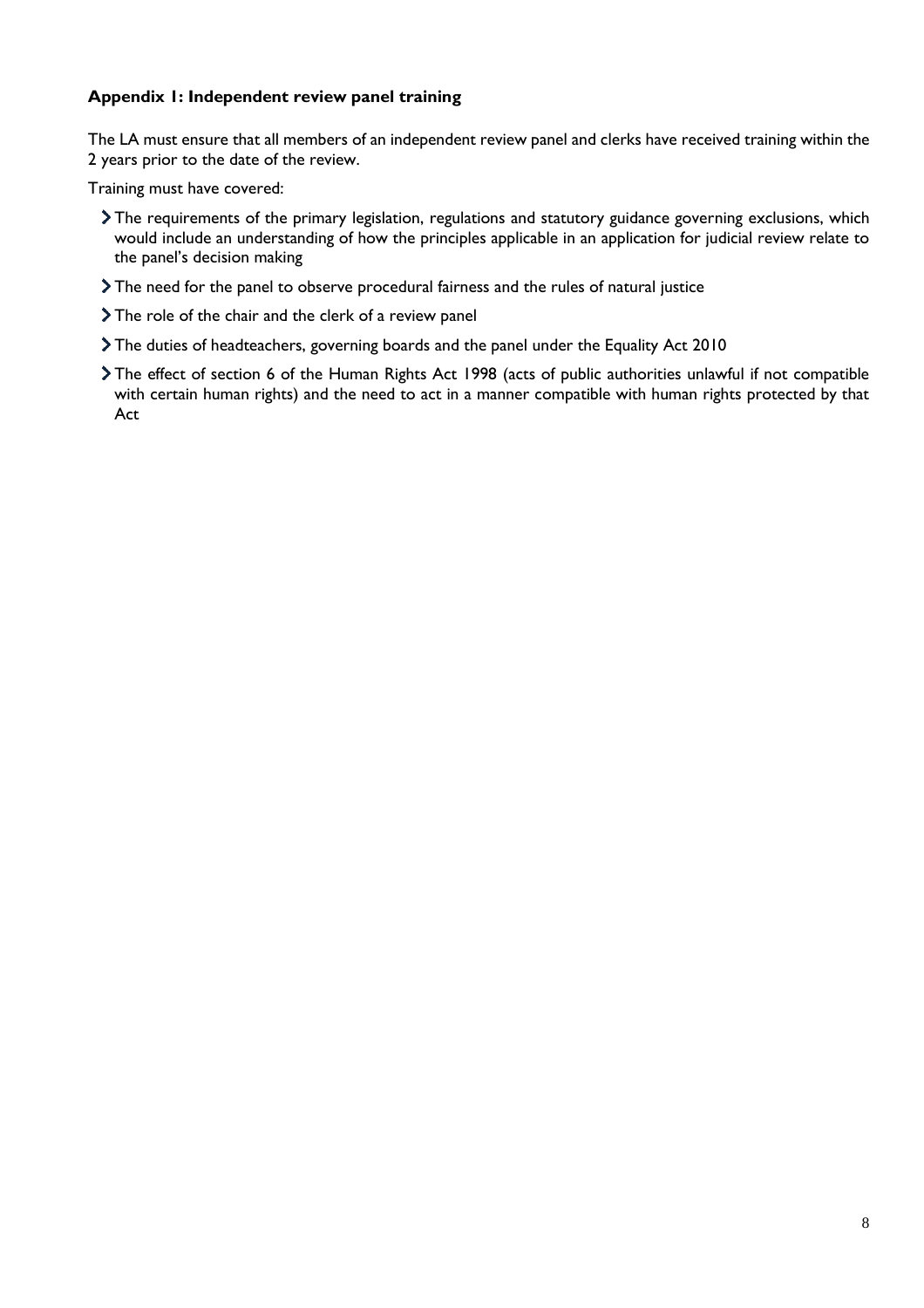#### **Appendix 2: Example of Exclusion letter for Fixed Term Exclusion**

#### **Pupil Name (Pupil DOB)**

Dear (Names of parents)

I am writing to inform you of my decision to exclude (Pupil name) for a fixed period of (time of exclusion in days) which begins on (date) at (time) and ends on (date) at (time).

I realise that this exclusion may well be upsetting for you and your family, but the decision to exclude (Pupil name) has not been taken lightly. Our rules are Ready, Respectful, Safe. Today, (pupil name) behaved (details of the behaviour with specifics of incidents).

You have a duty to ensure that your child is not present in a public place in school hours during this exclusion unless there is reasonable justification for this. I must advise you that you may receive a penalty notice from the local authority if your child is present in a public place during school hours on the specified dates. If so, it will be for you to show reasonable justification.

We will set work for (Pupil name) to be completed on the days specified in the previous paragraph as a school day during the period of his/her exclusion when you must ensure that he/she is not present in a public place without reasonable justification. Please ensure that work set by the school is completed and returned to us promptly for marking.

You have the right to make representations about this decision to the governing body/management committee. If you wish to make representations please contact Mr Kevin Unsworth on kunsworth[@acornswhitleyfed.cheshire.sch.uk](mailto:kunsworth@acornswhitleyfed.cheshire.sch.uk) as soon as possible. Whilst the governing body/management committee has no power to direct reinstatement, they must consider any representations you make and may place a copy of their findings on your child's school record.

You should also be aware that if you think the exclusion has occurred as a result of discrimination then you may make a claim to the First- tier Tribunal (Special Educational Needs and Disability) in the case of disability discrimination, or the County Court, in the case of other forms of discrimination. Such a claim must be lodged within 6 months of the date Cayden was excluded. <https://www.gov.uk/courts-tribunals/first-tier-tribunal-special-educational-needs-and-disability>

You and (Pupil name) are requested to attend a reintegration meeting with myself at (date & time) at school. The purpose of the meeting is to discuss how best your child's return to school can be managed.

You also have the right to see a copy of (Pupil's name) school record. Due to confidentiality restrictions, you will need to notify me in writing if you wish to be supplied with a copy of the school record. I will be happy to supply you with a copy if you request it. There may be a charge for photocopying.

You may also find it useful to contact the Coram Children's Legal Centre. They aim to provide free legal advice and information to parents on state education matters. They can be contacted **on** 0300 3305485 **or on**  <http://www.childlawadvice.org.uk/>. The advice line is open from 8am to 8pm Monday to Friday, except Bank Holidays and  $24<sup>th</sup>$  December to the  $1<sup>st</sup>$  January.

Other alternative links to relevant services which you may find useful are: **Statutory guidance on exclusions** can found by visiting <http://www.education.gov.uk/schools/pupilsupport/behaviour/exclusion> **Information Advice and Support Service:** (formerly known as the Parent Partnership Service) <http://www.westcheshirelocaloffer.co.uk/> Telephone: 0300 1237001 Email: [iasservice@cheshirewestandchester.gov.uk](mailto:iasservice@cheshirewestandchester.gov.uk)